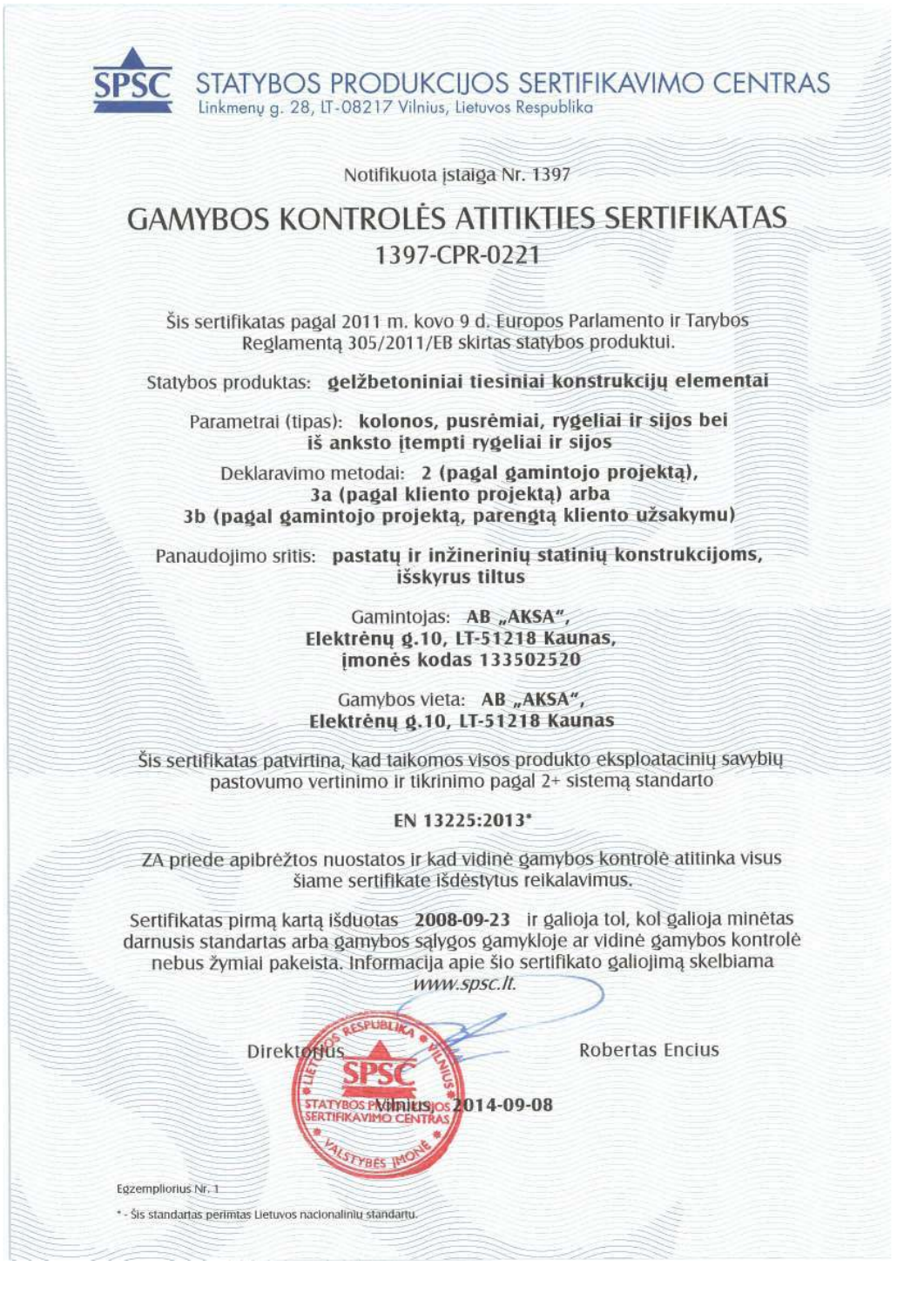# **Notified Body No. 1397 EC CERTIFICATE OF FACTORY PRODUCTION CONTROL 1397-CPR-0221**

Pursuant to Regulation (EU) No. 305/2011 of the European Parliament and of the Council of 9 March 2011 relating to construction products, we hereby confirm that the following construction product **Reinforced concrete products: linear structural elements**

type:

#### **Columns, trusses, girders and beams, prestressed girders and beams**

methods of declaring:

**2** (based on manufacturer's design), 3a (based on client's design) or 3b (based on custom manufacturer's design)

intended to be used in

#### **buildings and engineering structures, except bridges**

was manufactured by

#### **AKSA AB**

## Elektr÷nų **St. 10, LT-51218 Kaunas, Lithuania Enterprise No. 133502520**

at the manufacturing facility of

# **AKSA AB**

## Elektr÷nų St. 10, LT**-51218 Kaunas, Lithuania**

This Certificate confirms that the assessment of conformity has been carried out in compliance with the provisions of Annex ZA of **EN 13225:2013\***

standard laying down the requirements for the evaluation and verification of constancy of performance according to System 2+ and that the production quality control system meets the requirements specified herein.

The Certificate was first issued on **23-SEP-2008.** 

The Certificate is valid for as long as the conditions set forth in the harmonized technical specification are retained or until the manufacturing conditions in the factory or the production quality control system are not significantly altered. Information on the validity term of the Certificate can be found at http://www.spsc.lt.

General Manager /*signature*/ Robertas Encius

Vilnius, 8 September 2014

/*round stamp: State Enterprise Certification Center of Building Projects, Vilnius, Republic of Lithuania*/

\* This standard was adapted as the Lithuanian National Standard. Version No. 1